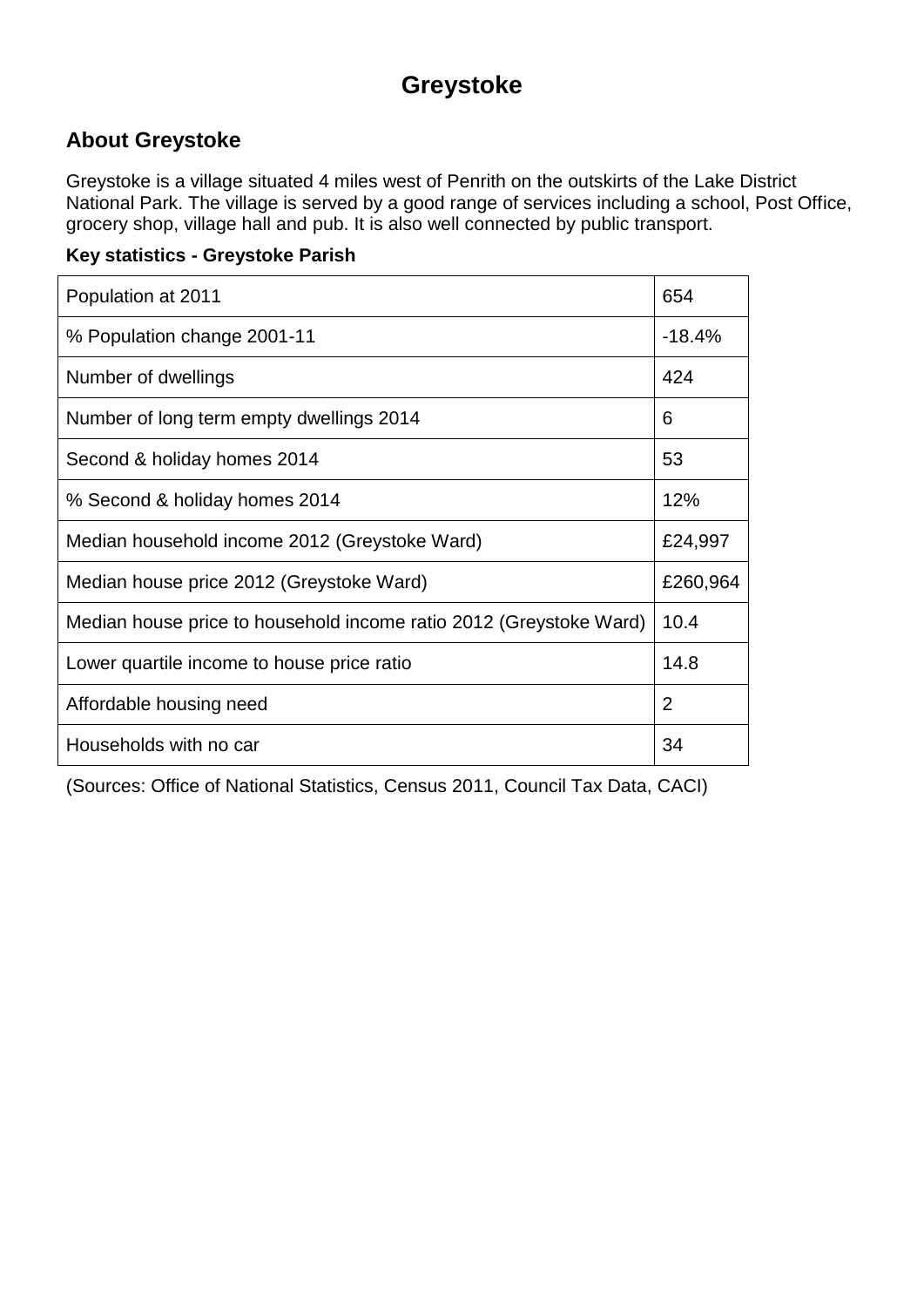#### **Map showing sites in Greystoke**

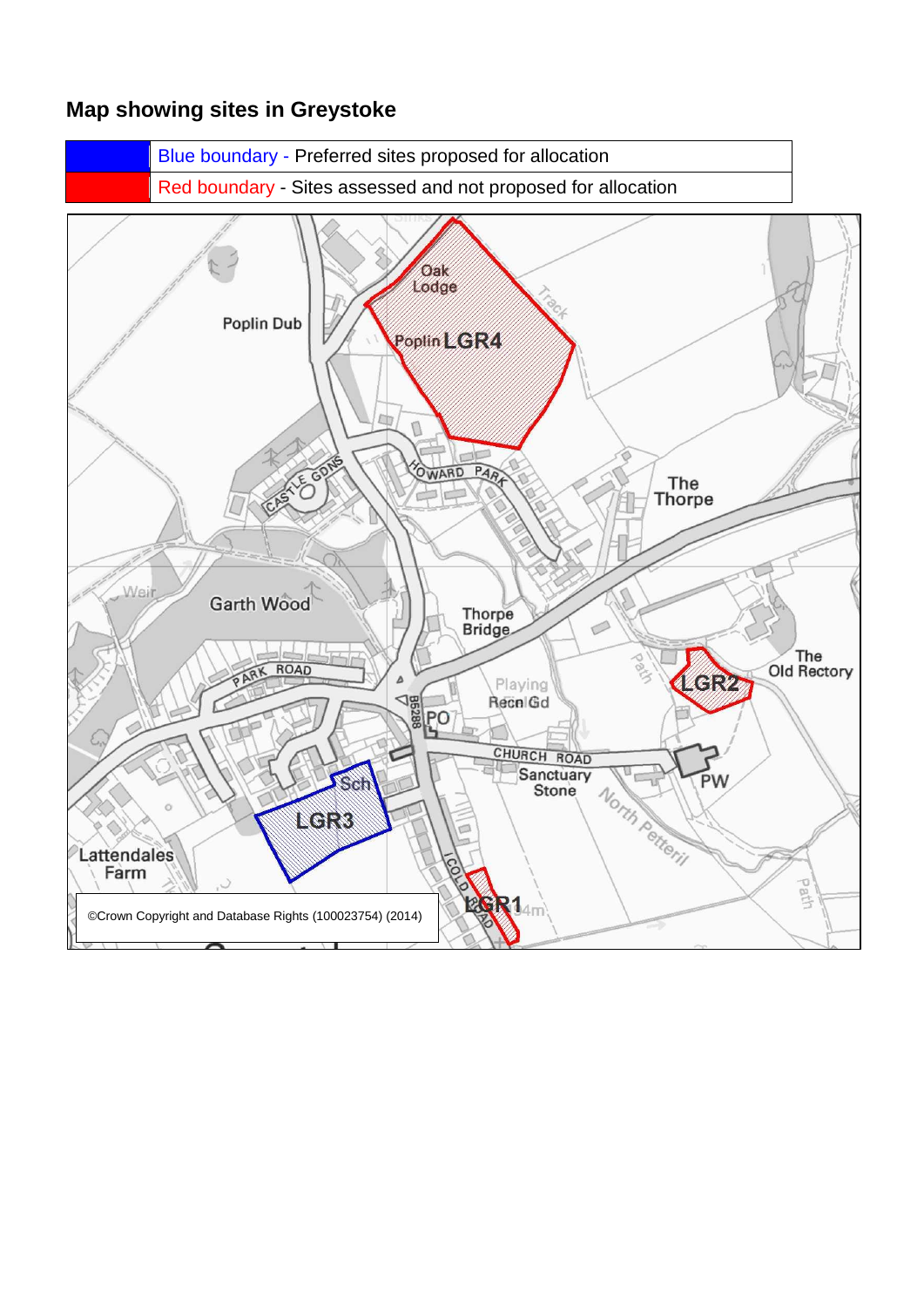#### **Site Assessments**

## **LGR1 - Land adjacent to Fair View, Greystoke**



| <b>LGR1 - Land adjacent to Fair View, Greystoke</b> |                                                                                                                                                                                                                                                                                                                                                                                                                                                                                                                                                                                                                                             |
|-----------------------------------------------------|---------------------------------------------------------------------------------------------------------------------------------------------------------------------------------------------------------------------------------------------------------------------------------------------------------------------------------------------------------------------------------------------------------------------------------------------------------------------------------------------------------------------------------------------------------------------------------------------------------------------------------------------|
| Is this site proposed for allocation?               | N <sub>o</sub>                                                                                                                                                                                                                                                                                                                                                                                                                                                                                                                                                                                                                              |
| <b>Size</b>                                         | 0.14 hectares                                                                                                                                                                                                                                                                                                                                                                                                                                                                                                                                                                                                                               |
| <b>Potential Number of Houses</b>                   | 4                                                                                                                                                                                                                                                                                                                                                                                                                                                                                                                                                                                                                                           |
| Brownfield?                                         | <b>No</b>                                                                                                                                                                                                                                                                                                                                                                                                                                                                                                                                                                                                                                   |
| <b>Description</b>                                  | This is a greenfield site. It is level but is lower lying than<br>the road, and so there are topographical constraints<br>which would need to be addressed when creating the<br>access. The site has a number of pedestrian access<br>points along the frontage. There is no obvious vehicular<br>access point although along the frontage there is<br>potential for one. Neighbouring uses are agricultural<br>fields to rear and residential opposite the site. The site<br>is located at the edge of the settlement opposite a row<br>of properties. The development of a linear development<br>would respect the character of the area. |
| Is the site suitable?                               | Currently unknown.                                                                                                                                                                                                                                                                                                                                                                                                                                                                                                                                                                                                                          |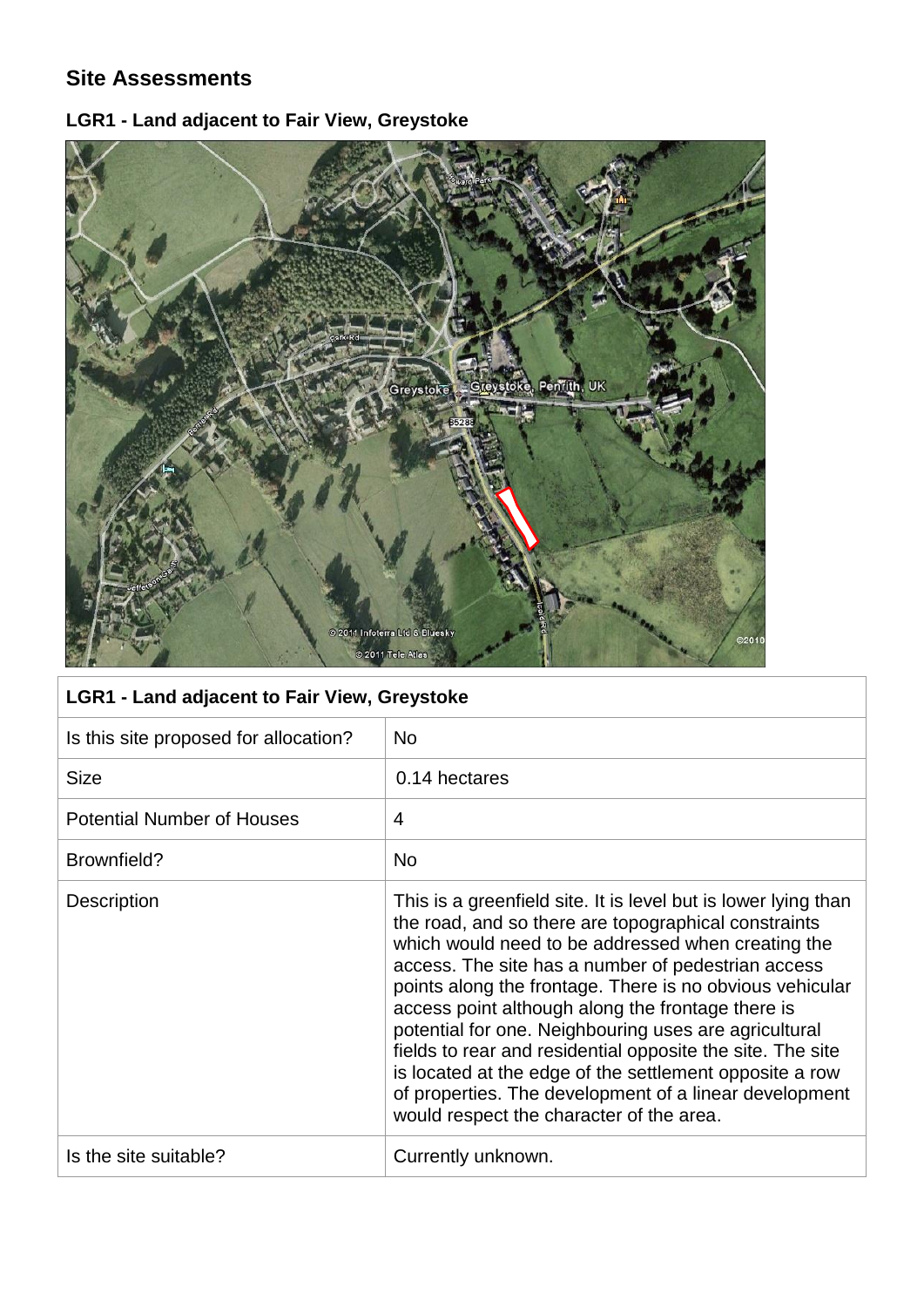| <b>LGR1 - Land adjacent to Fair View, Greystoke</b> |                                                                                                                                                                                                              |
|-----------------------------------------------------|--------------------------------------------------------------------------------------------------------------------------------------------------------------------------------------------------------------|
| Is the site available?                              | The site appears to be utilised as gardens and<br>allotments for the properties opposite the site. These<br>uses would need to cease for the site to be available.                                           |
| Is the site achievable?                             | Currently unknown.                                                                                                                                                                                           |
| When will the site be developed?                    | The site is not proposed for development. No live /<br>extant residential applications on the site.                                                                                                          |
| <b>Issues/Constraints</b>                           | <b>Positive considerations</b>                                                                                                                                                                               |
|                                                     | Site not within flood zones 2 or 3.<br>No Scheduled Ancient Monuments within 250m<br>of site.<br>No impact on settings of nearest listed buildings.<br>No environmental designations within 250m of<br>site. |
|                                                     | <b>Issues to consider</b>                                                                                                                                                                                    |
|                                                     | Small size of site.<br>Greenfield site.<br>$\bullet$<br>Contamination study required due to previous<br>use.<br>Access constraints.<br>Topographical constraints due to level of site and<br>road.           |
| Public consultation response                        | No comments. The site has not previously been subject<br>to consultation.                                                                                                                                    |
| Source/Reason it is proposed                        | It is understood that there is an intention of the owner /<br>developer to bring the site forward.                                                                                                           |

The site has a score of 69% with the higher the score the more preferable the site subject to overcoming issues raised.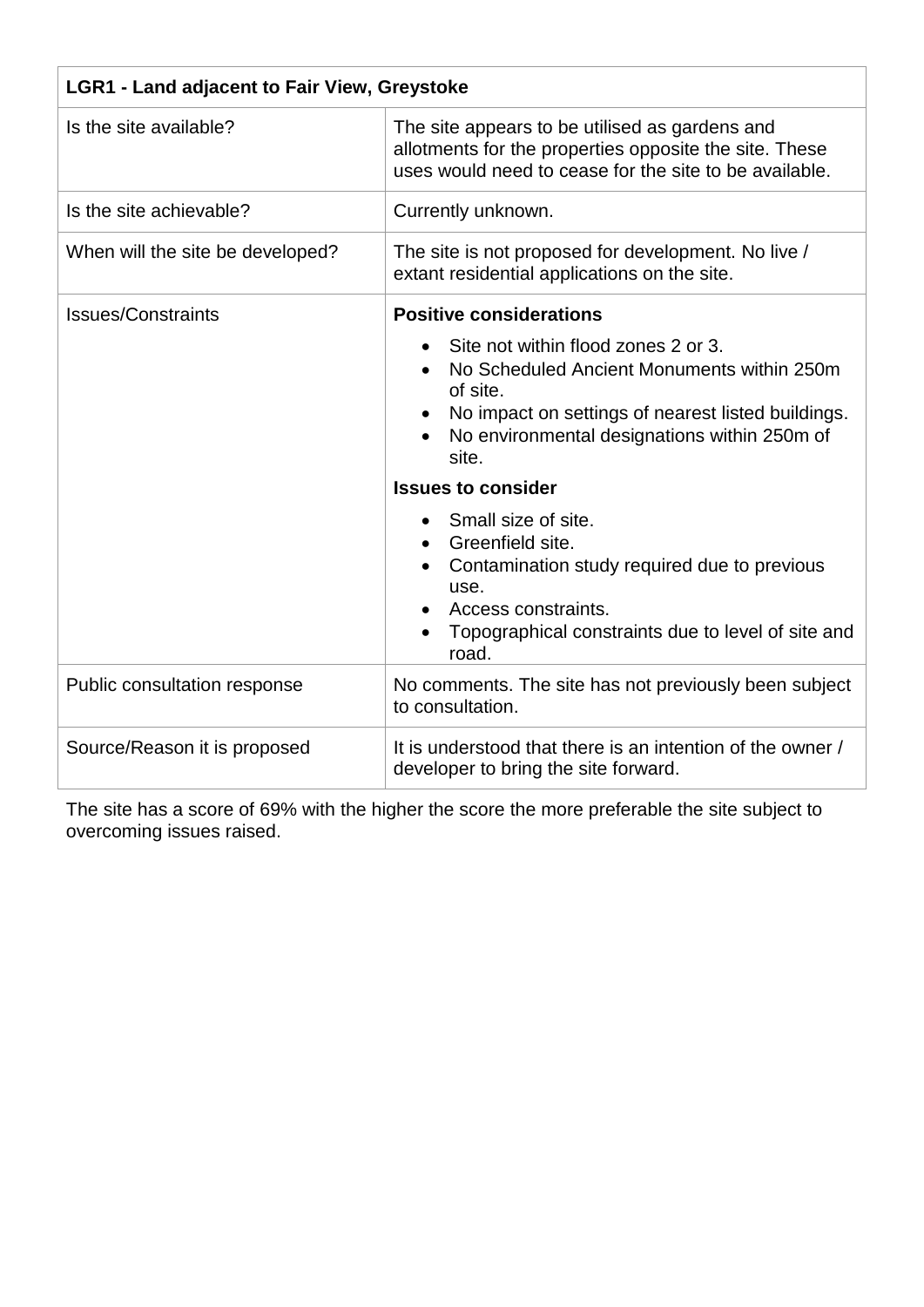# **LGR2 - Land at the Rectory, Greystoke**



| Is this site proposed for allocation? | <b>No</b>                                                                                                                                                                                                                                                                                                                                                                                                                                                                   |
|---------------------------------------|-----------------------------------------------------------------------------------------------------------------------------------------------------------------------------------------------------------------------------------------------------------------------------------------------------------------------------------------------------------------------------------------------------------------------------------------------------------------------------|
| <b>Size</b>                           | 0.35 hectares                                                                                                                                                                                                                                                                                                                                                                                                                                                               |
| <b>Potential Number of Houses</b>     | 11                                                                                                                                                                                                                                                                                                                                                                                                                                                                          |
| Brownfield?                           | <b>No</b>                                                                                                                                                                                                                                                                                                                                                                                                                                                                   |
| Description                           | The site is a greenfield site located at the east of the<br>village within the grounds of The Old Rectory. The site is<br>a level site with no topographical constraints. The site<br>has a number of pedestrian access points along the<br>frontage. There is no obvious access point although<br>along the frontage there is potential.                                                                                                                                   |
|                                       | The site is located at the edge of the settlement within a<br>collection of dwellings. There are significant trees located<br>adjacent to the site which could potentially be affected by<br>the development of the site. Neighbouring uses are<br>residential developments around the site. The site is<br>somewhat detached from the village and would extend<br>the settlement if developed. The site would not be<br>consistent with historic development in Greystoke. |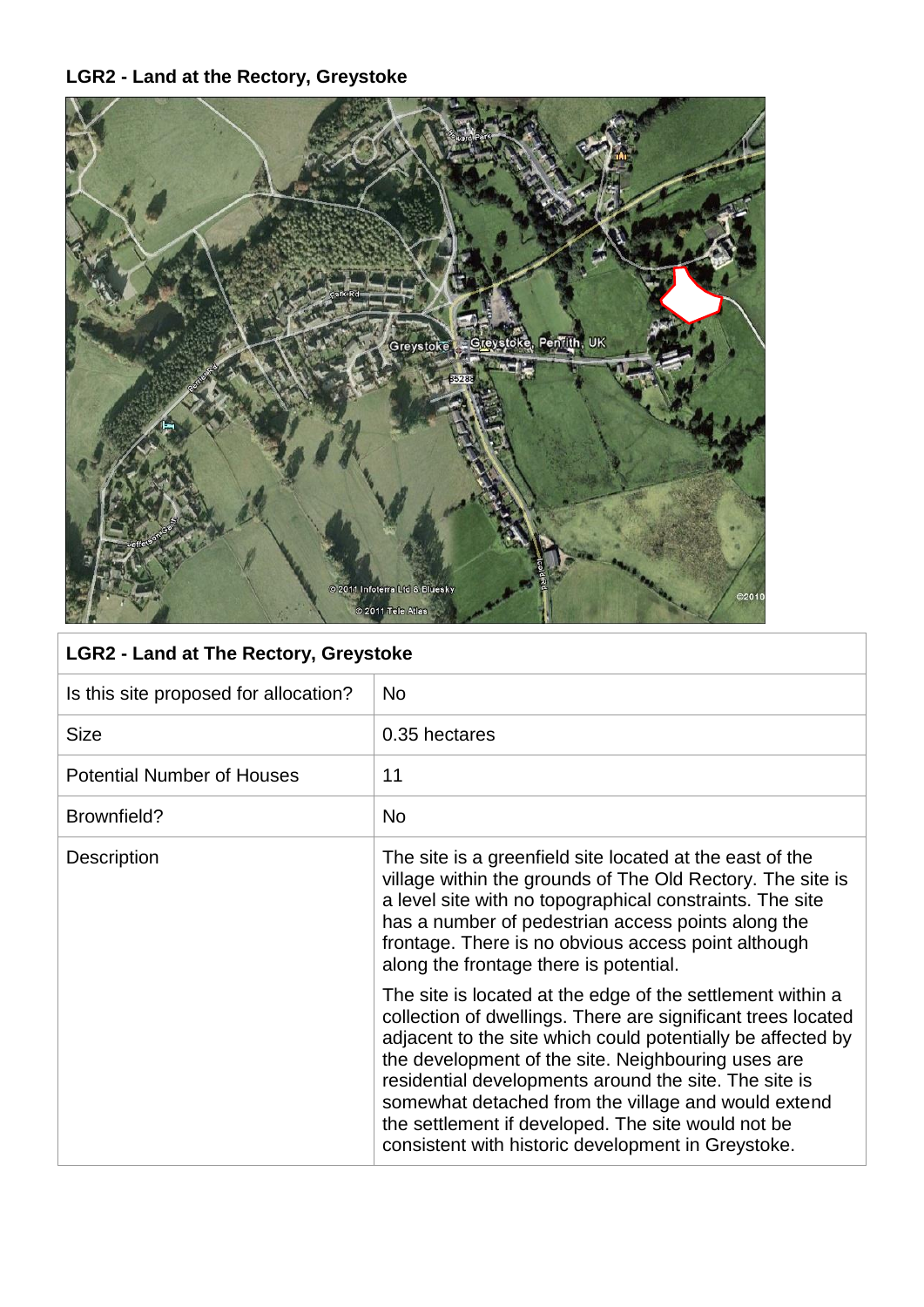| <b>LGR2 - Land at The Rectory, Greystoke</b> |                                                                                                                                                                                                                                                                                                                                                                     |
|----------------------------------------------|---------------------------------------------------------------------------------------------------------------------------------------------------------------------------------------------------------------------------------------------------------------------------------------------------------------------------------------------------------------------|
| Is the site suitable?                        | The site was refused planning permission was two<br>dwellings on the grounds of impact on the quality the<br>area and the church.                                                                                                                                                                                                                                   |
| Is the site available?                       | Yes                                                                                                                                                                                                                                                                                                                                                                 |
| Is the site achievable?                      | The site is not proposed for allocation.                                                                                                                                                                                                                                                                                                                            |
| When will the site be developed?             | An outline planning application (11/1006) for 2 dwellings<br>on the site was refused in January 2012.                                                                                                                                                                                                                                                               |
| <b>Issues/Constraints</b>                    | <b>Positive considerations</b><br>Existing access.<br>Site not within flood zones 2 or 3.<br>No Scheduled Ancient Monuments within 250m of<br>site.<br>No impact on settings of nearest listed buildings.<br>No environmental designations within 250m of<br>site.<br><b>Issues to consider</b><br>Greenfield site.<br>Extends the settlement.<br>Impact on church. |
| Public consultation response                 | No comments - the site has not previously been subject<br>to consultation.                                                                                                                                                                                                                                                                                          |
| Source/Reason it is proposed                 | The site was put forward for assessment and has been<br>subject to a previous planning application.                                                                                                                                                                                                                                                                 |

The site has a score of 71% with the higher the score the more preferable the site subject to overcoming issues raised.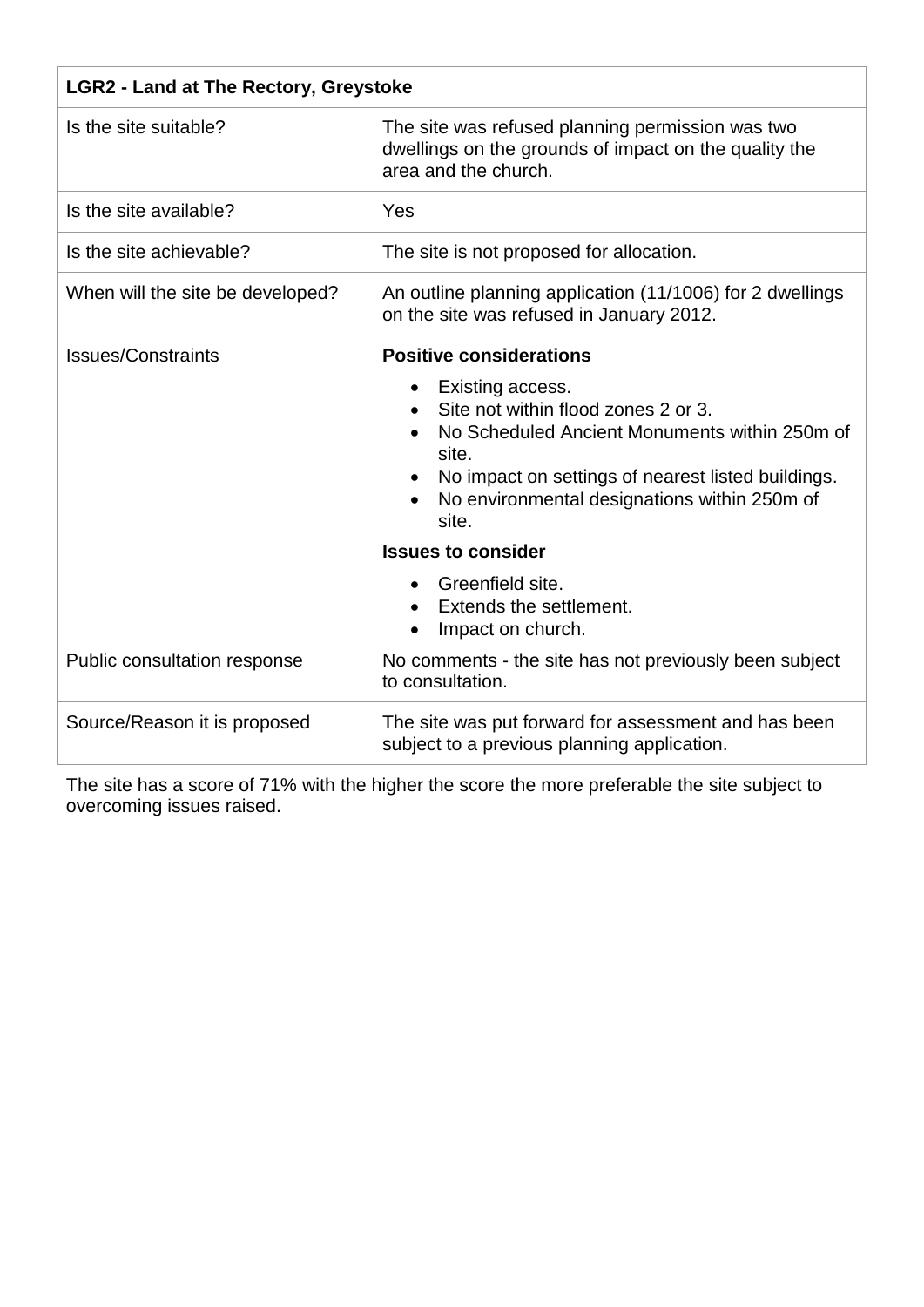## **LGR3 - Land behind Croft, Greystoke**



| LGR3 - Land behind Ashburn Croft, Greystoke |                                                                                                                                                                                                                                                                                                                                                                                                       |
|---------------------------------------------|-------------------------------------------------------------------------------------------------------------------------------------------------------------------------------------------------------------------------------------------------------------------------------------------------------------------------------------------------------------------------------------------------------|
| Is this site proposed for allocation?       | Yes                                                                                                                                                                                                                                                                                                                                                                                                   |
| <b>Size</b>                                 | 1.01 hectares                                                                                                                                                                                                                                                                                                                                                                                         |
| <b>Potential Number of Houses</b>           | 30                                                                                                                                                                                                                                                                                                                                                                                                    |
| Brownfield?                                 | <b>No</b>                                                                                                                                                                                                                                                                                                                                                                                             |
| <b>Description</b>                          | This is a greenfield site. It is level with no topographical<br>constraints. There are two possible existing access points<br>to the site; one via Maple Close (in the same ownership<br>as site LGR3) or via Ashburn Croft (ownership unknown).                                                                                                                                                      |
|                                             | There are a large number (approx. 8) of trees protected<br>by a Tree Preservation Order on the site, and also a<br>number on the south eastern boundary. Neighbouring<br>uses are agricultural fields and residential development.<br>The site is within the centre of the village and would form<br>a natural extension to the settlement, and to the Maple<br>Close and Ashburn Croft developments. |
| Is the site suitable?                       | Currently unknown.                                                                                                                                                                                                                                                                                                                                                                                    |
| Is the site available?                      | Currently unknown.                                                                                                                                                                                                                                                                                                                                                                                    |
| Is the site achievable?                     | Currently unknown.                                                                                                                                                                                                                                                                                                                                                                                    |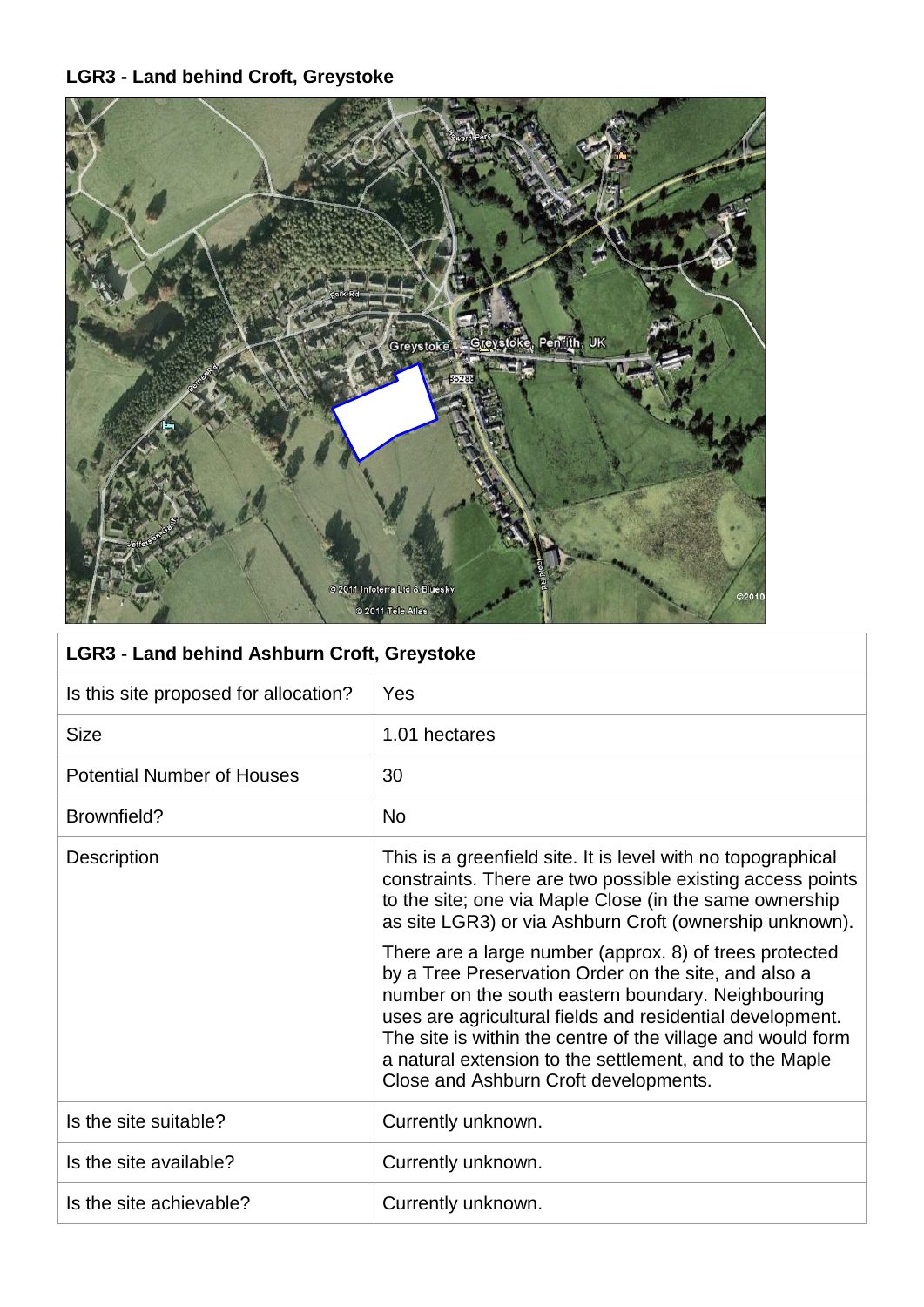| <b>LGR3 - Land behind Ashburn Croft, Greystoke</b> |                                                                                                                                                                                                                                                                                                                                                 |
|----------------------------------------------------|-------------------------------------------------------------------------------------------------------------------------------------------------------------------------------------------------------------------------------------------------------------------------------------------------------------------------------------------------|
| When will the site be developed?                   | 2020-25.                                                                                                                                                                                                                                                                                                                                        |
| <b>Issues/Constraints</b>                          | <b>Positive considerations</b><br>Within the settlement.<br>Existing and suitable access.<br>$\bullet$<br>Would form natural extension to Maple Close and<br>Ashburn Croft developments.<br>Not within flood zones 2 or 3.<br>No Scheduled Ancient Monuments within 250m of<br>site.<br>• No environmental designations within 250m of<br>site. |
|                                                    | <b>Issues to consider</b>                                                                                                                                                                                                                                                                                                                       |
|                                                    | Tree Preservation Orders on and surrounding site.<br>Greenfield site.                                                                                                                                                                                                                                                                           |
| Public consultation response                       | No comments. The site has not previously been subject<br>to public consultation.                                                                                                                                                                                                                                                                |
| Source/Reason it is proposed                       | It is understood that there is an intention of the owner /<br>developer to bring the site forward.                                                                                                                                                                                                                                              |

The site has a score of 80% with the higher the score the more preferable the site subject to overcoming issues raised.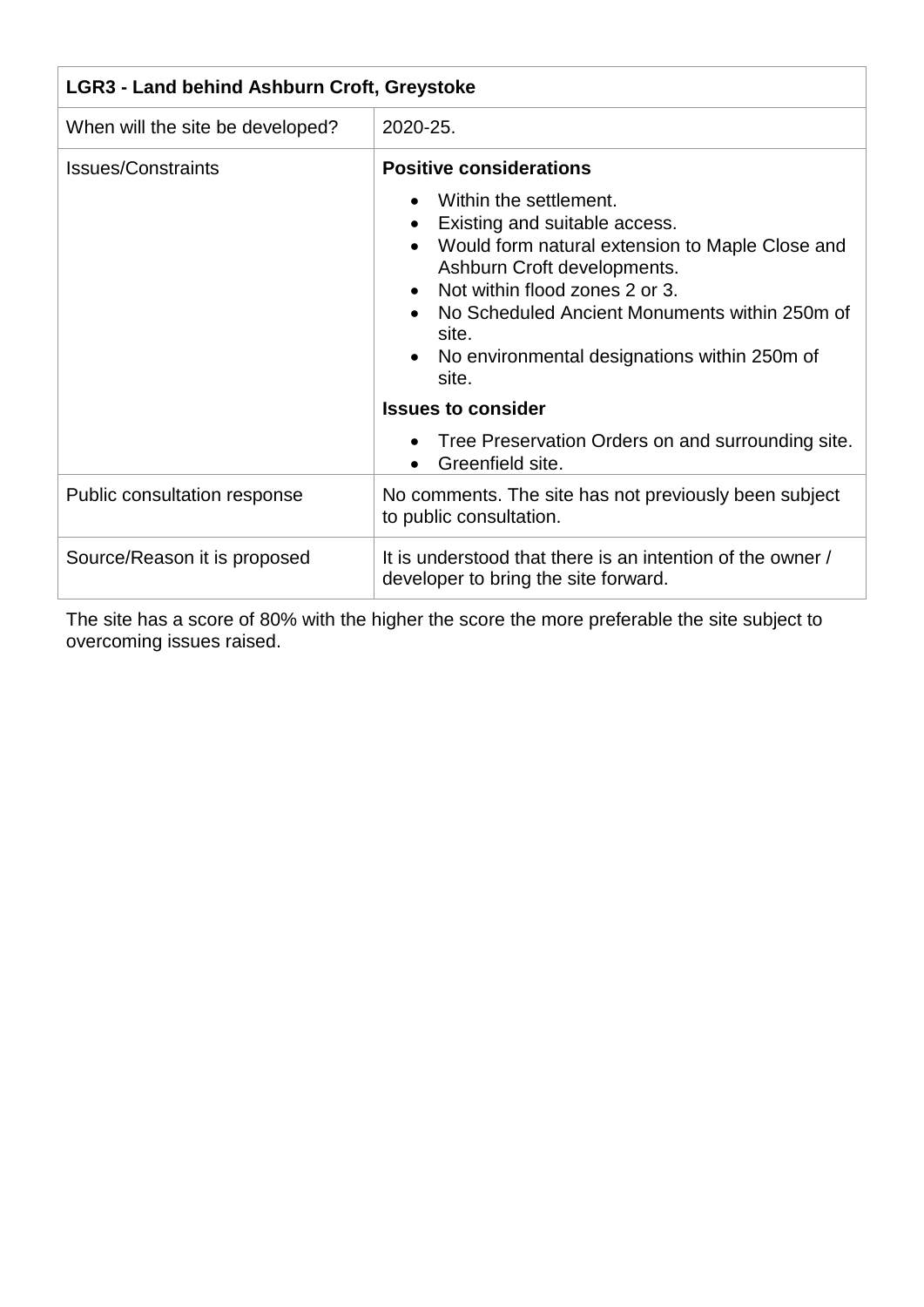## **LGR4 - Land at Blencow Road, Greystoke**



## **LGR4 - Land at Blencow Road, Greystoke**

| <b>No</b>                                                                                                                                                                                                                                                                 |
|---------------------------------------------------------------------------------------------------------------------------------------------------------------------------------------------------------------------------------------------------------------------------|
| 3.34 hectares                                                                                                                                                                                                                                                             |
| 100                                                                                                                                                                                                                                                                       |
| <b>No</b>                                                                                                                                                                                                                                                                 |
| This is a greenfield site.                                                                                                                                                                                                                                                |
| Currently unknown.                                                                                                                                                                                                                                                        |
| The land owner has confirmed that the site is available.                                                                                                                                                                                                                  |
| Currently unknown.                                                                                                                                                                                                                                                        |
| The site is not proposed for development.                                                                                                                                                                                                                                 |
| <b>Positive considerations</b><br>Site not within flood zones 2 or 3.<br>No Scheduled Ancient Monuments within 250m<br>of site.<br>Limited impact on settings of nearest listed<br>buildings (Thorpe Farmhouse).<br>No environmental designations within 250m of<br>site. |
|                                                                                                                                                                                                                                                                           |